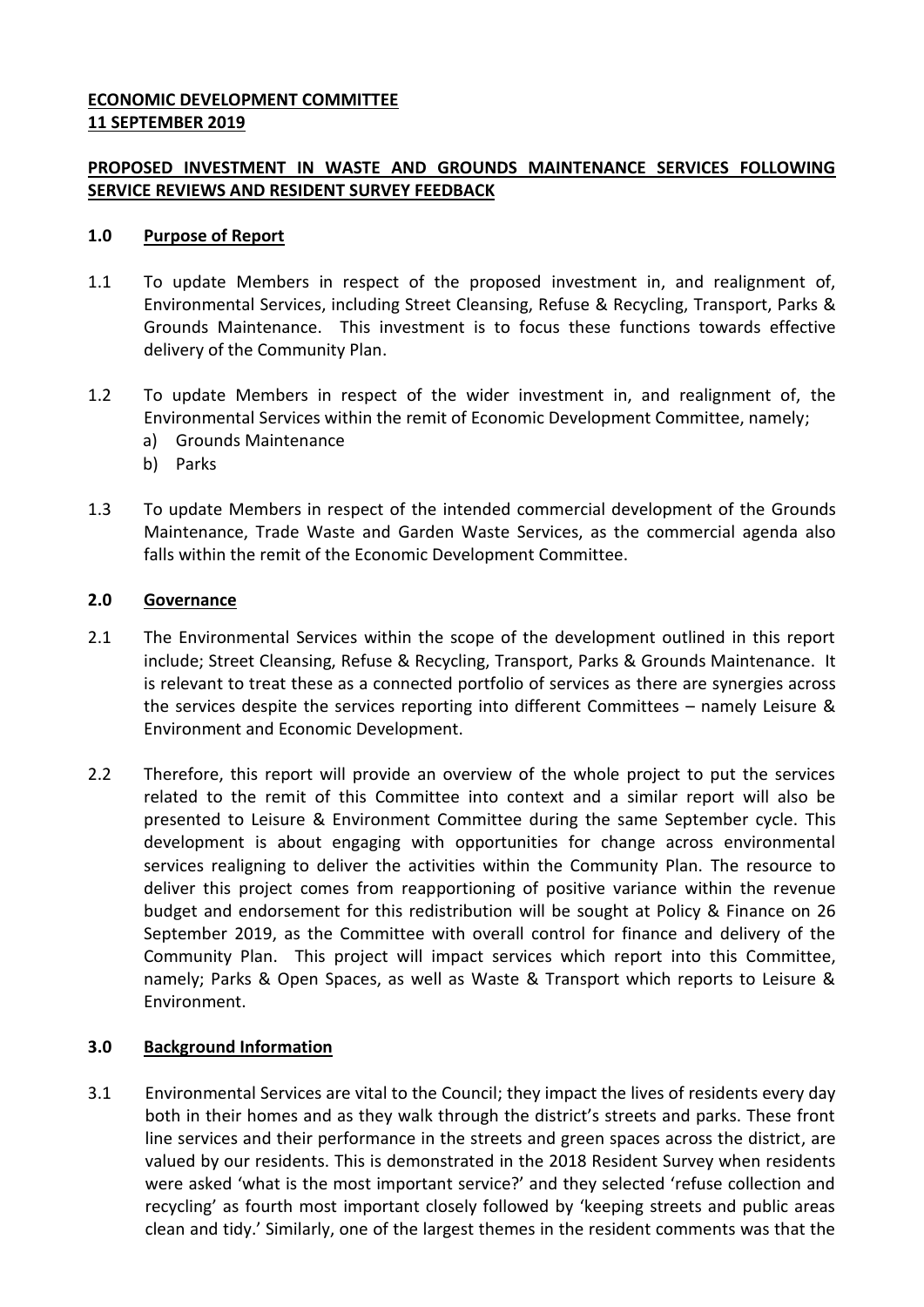Council should address 'cleaner' issues, most notably fly tipping, littering and dog fouling whilst 90% of respondents said it was important or very important to them be able to live in a sustainable and environmentally aware way. Another theme from resident comments was requests to improve care of green spaces, parks, roundabouts and verges.

- 3.2 This ties into the legacy of the "Cleaner, Safer, Greener" campaign, launched in July 2018, which saw Newark & Sherwood District Council pledge to make the District a Cleaner, Safer and Greener Place. The campaign's Council wide focus on the front line issues that impact residents every day was a great success and it re-energised and refocused the Council on the streets and green spaces across the district. It also led to an increase in the reporting of littering and environmental crimes and the Council need to be able to meet this demand to maintain the positive engagement developed through the campaign.
- 3.3 In recognition of the importance of these services and to maintain the focus and drive created by Cleaner, Safer, Greener a diagnostic review was undertaken, by Waste Consulting, of the Council's Grounds Maintenance and Waste Services, including Trade Waste and Street Cleansing. This review identified areas where efficiencies could be made and services improved and developed, as well as opportunities for commercial growth of services.
- 3.4 As a result of this a project is underway to deliver the action plan resultant from this review working to deliver the following Community Plan objectives to

*"Improve the cleanliness and appearance of the local environment"* and

*"Protect, promote and enhance the district's natural environment"*

As well as develop the Grounds Maintenance, Trade Waste and Garden Waste Services to

*"Generate more income, improve value for money and increase residents' satisfaction with the Council"*

#### **4.0 Proposals**

#### 4.1 **Impact on Grounds Maintenance**

The main focus of the project will be developing the capacity of the Grounds Maintenance Service. During the project a package of works will be undertaken to develop the service such as; transitioning to a digital system of task recording, introducing zero-based budgeting and developing staff succession planning. This will get the service to a solid foundation from which it can be grown as a commercial service. Once at the baseline, estimated to be achieved by April 2020, the service will be grown gradually, for example by examining additional services it could offer, such as arboriculture, and developing additional capacity to secure new contracts.

#### 4.2 **Impact on Parks**

The review found the park's service to be excellent; reflected by the 5 green flag parks within the district. The main action during the project will be the separation of Grounds Maintenance and Parks into two distinct functions; as the focuses of these services are different. Parks development is community focused and led whereas grounds maintenance is a commercially operated service that focuses on delivering quality to its customers and, as such, the two services should be separated and an SLA agreed for the maintenance of parks. This will allow Grounds Maintenance to act as a commercial service and focus on providing a quality service to its customers. This, in turn, allows the Parks Development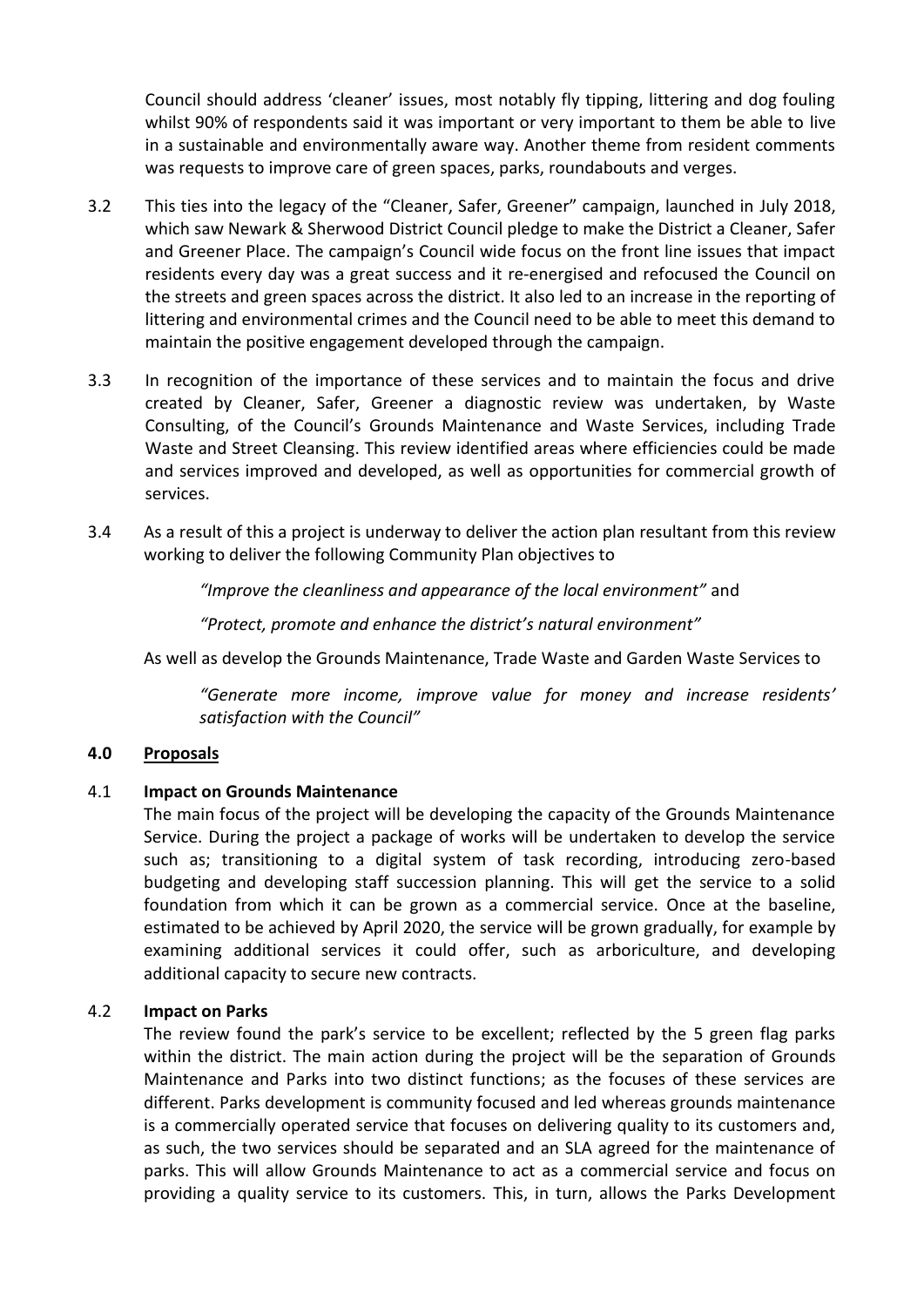service to connect more directly with communities, their green spaces and the Council's 'Greener' agenda.

#### 4.3 **Commercial Development**

The project to enact the review's action plan is multi-facetted and involves developing noncommercial services, such as Street Cleansing, as well as commercial services such as Grounds Maintenance. Both sides of Environmental Services are to be developed and invested in as the success of the whole service relies on the strength of both the at-cost and commercial elements. Development of a successful service cannot be done without viable commercial activities to support public services. This development will include consideration for creating a commercial team to achieve commerciality in trade waste, garden waste and grounds maintenance. This dedicated team would be responsible for the marketing and sale of these services, and ensure appropriate income is achieved across the services.

Regarding Trade Waste the project will focus on developing the good services already offered by adapting how collections are made, and how customers are charged, to best practice methods. Whilst for Garden Waste the project will focus on delivering efficiencies through collection round design and consultation with customers to introduce seasonal hours for garden waste collections.

# 4.4 **Wider Development**

The project aims to develop environmental services in line with the Community Plan with a focus on delivering quality value for money services and impacts the services outlined above as well as services which report into Leisure and Environment;

#### **Street Cleansing**

The project actions are targeted activities to improve performance including; zoning the streets outside of town centres so that areas that require it are cleaned regularly and changing staff deployment in town centres to provide cover in the evenings and weekends. This project will also see the creation of a new 'Action Team' created through the realigning of in-service resources. This team will have a similar function to the 'Litter Hit Squads' but with a wider range of skills. This new multi-disciplined team will be able to undertake cleansing duties and minor 'hard works' such as pruning, weeding and pothole filling. This additional capacity will help the service respond to the large number of service requests in a timely manner.

#### **Refuse & Recycling**

For this service the project focuses on delivering efficiency in domestic collections to make available savings to be reinvested in Street Cleansing namely the creation of the 'Action Team'.

# 4.5 **Review of Environmental Services**

This project also includes a cross-unit review to realign staffing resources to achieve the projects actions and deliver the Community Plan objectives as well as improve succession planning across all service areas. All business units involved in this review will be consulted with and any outcomes will be subject to consultation with affected employees and the recognised Trades Unions. It is therefore not appropriate to go into any more detail in public in relation to staffing matters as this is subject to formal consultative processes.

This project will also create a Waste & Grounds Maintenance Strategy outlining how the services can deliver the Community Plan and prepare for the results of the National Waste Strategy. This strategy will be created through collaboration between operational officers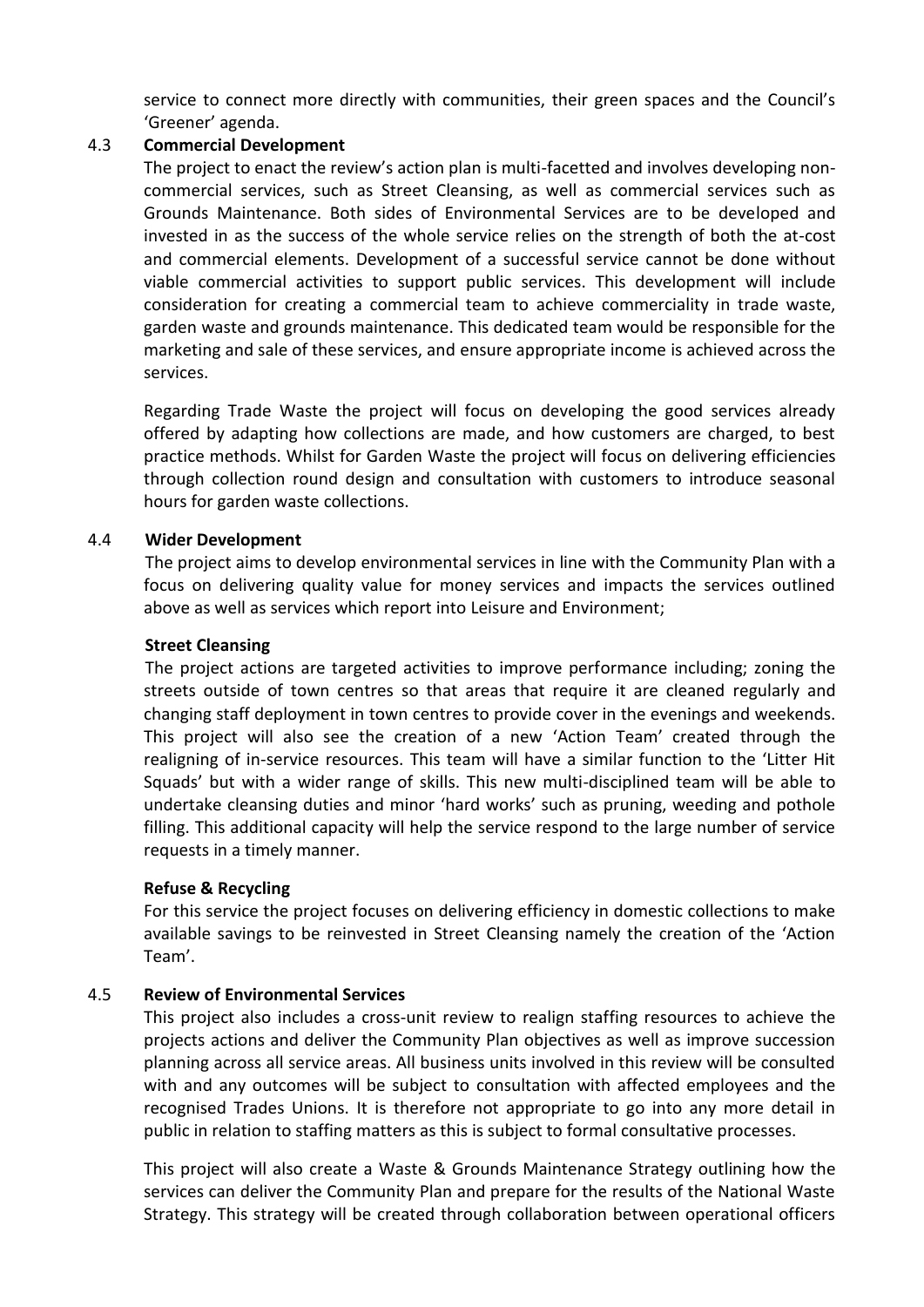and key members who can reflect the views of the public the services are accountable to. This will be facilitated by Waste Consulting. The intention is to bring a strategy back to Committee early in 2020.

# 4.6 **Waste Consulting**

Waste Consulting be working with the Council throughout this project using their specialist knowledge to provide critical insight into the services and working alongside staff to help deliver the commercial development outlined above.

# **5.0 Equalities Implications**

5.1 Equalities impact assessments will be completed where appropriate for activities taking place within this project.

# **6.0 Financial Implications – FIN19-20/9283**

6.1 At the time of writing, the investment required to deliver this project can be supplied through underspends in year. Any one-off costs, and the costs for the external consultants (WCL) will be funded from the Change Management Reserve. As such, there are no further implications on the budget.

# **7.0 Community Plan – Alignment to Objectives**

7.1 These aspects of the project, namely the development of the Garden Waste, Grounds Maintenance and Trade Waste services, contribute to the objective to "generate more income, improve value for money and increase residents' satisfaction with the Council." The wider work of the project, and several actions within the work streams identified above, also contributes to the corporate objectives to "improve the cleanliness and appearance of the local environment" and "protect, promote and enhance the district's natural environment."

#### **8.0 RECOMMENDATIONS that:**

- **(a) Members endorse the development of Environmental Services as outlined above and recommend that further progress updates be brought back to Committee; and**
- **(b) Members note that Members from both Economic Development and Leisure & Environment will be consulted with regarding the development of the Strategy (see 4.5). Details of the sessions facilitating this development will be circulated in autumn 2019.**

#### **Reason for Recommendations**

**To deliver the improvements required to ensure delivery of the Community Plans' objectives and develop the commercial 'Environmental Services' to enable them to engage with a range of commercial opportunities working to deliver the generation of income and delivery of value for money services to the public and the customer.** 

#### Background Papers